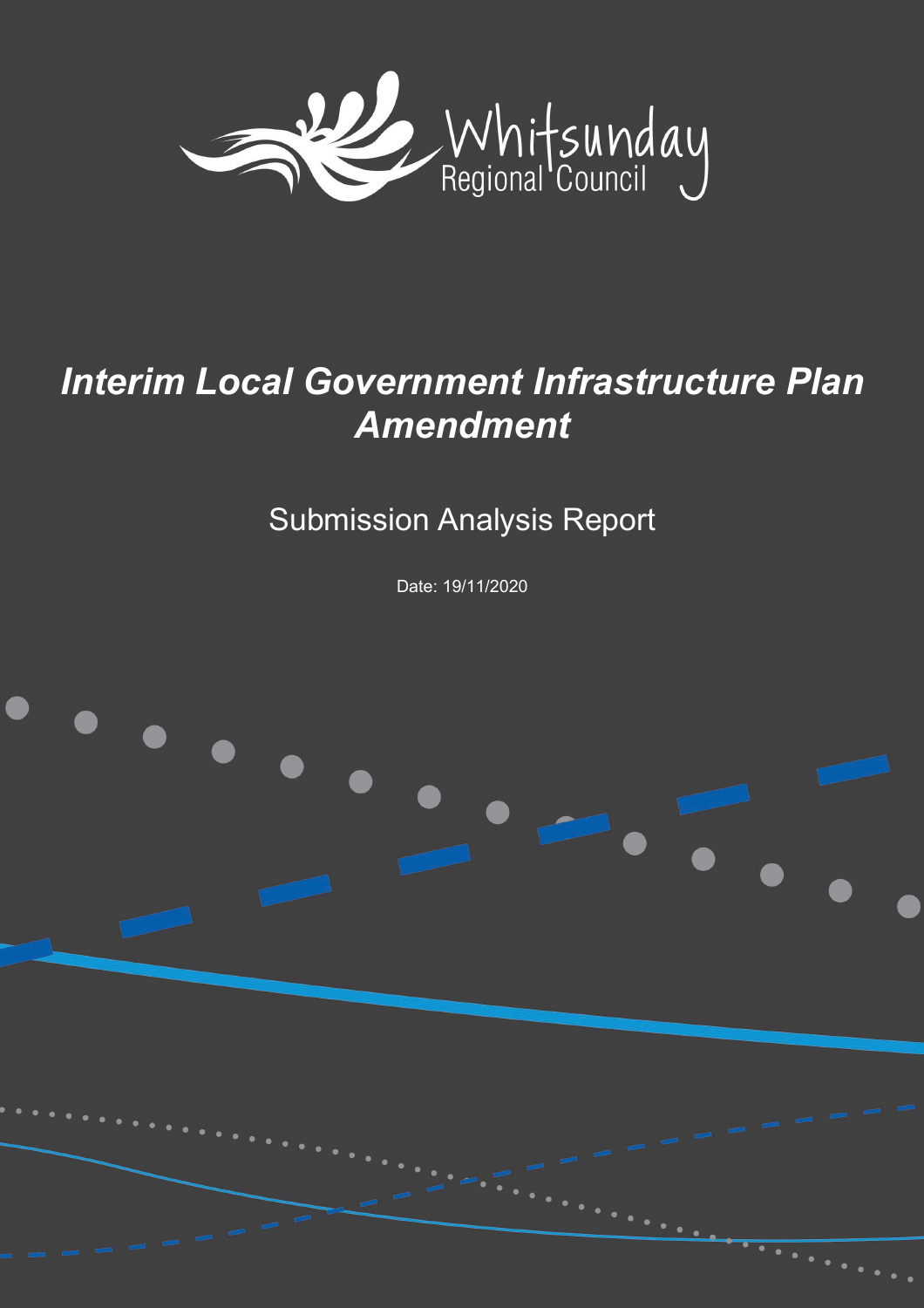#### **Contents**

### **Document History**

<span id="page-1-0"></span>**Title** Report

**Version No. Date**  $1.0$ 

**Author** 19/11/2020 Jonathan Cutting

**Reviewer** Project Manager;<br>Neil McGaffin

المتجرج

**Approved by**<br>Neil McGaffin

**RESERVATION** 



Page 2 of 7

 $\cdots$ 

 $\omega \simeq \pi$ 

بالمستسلب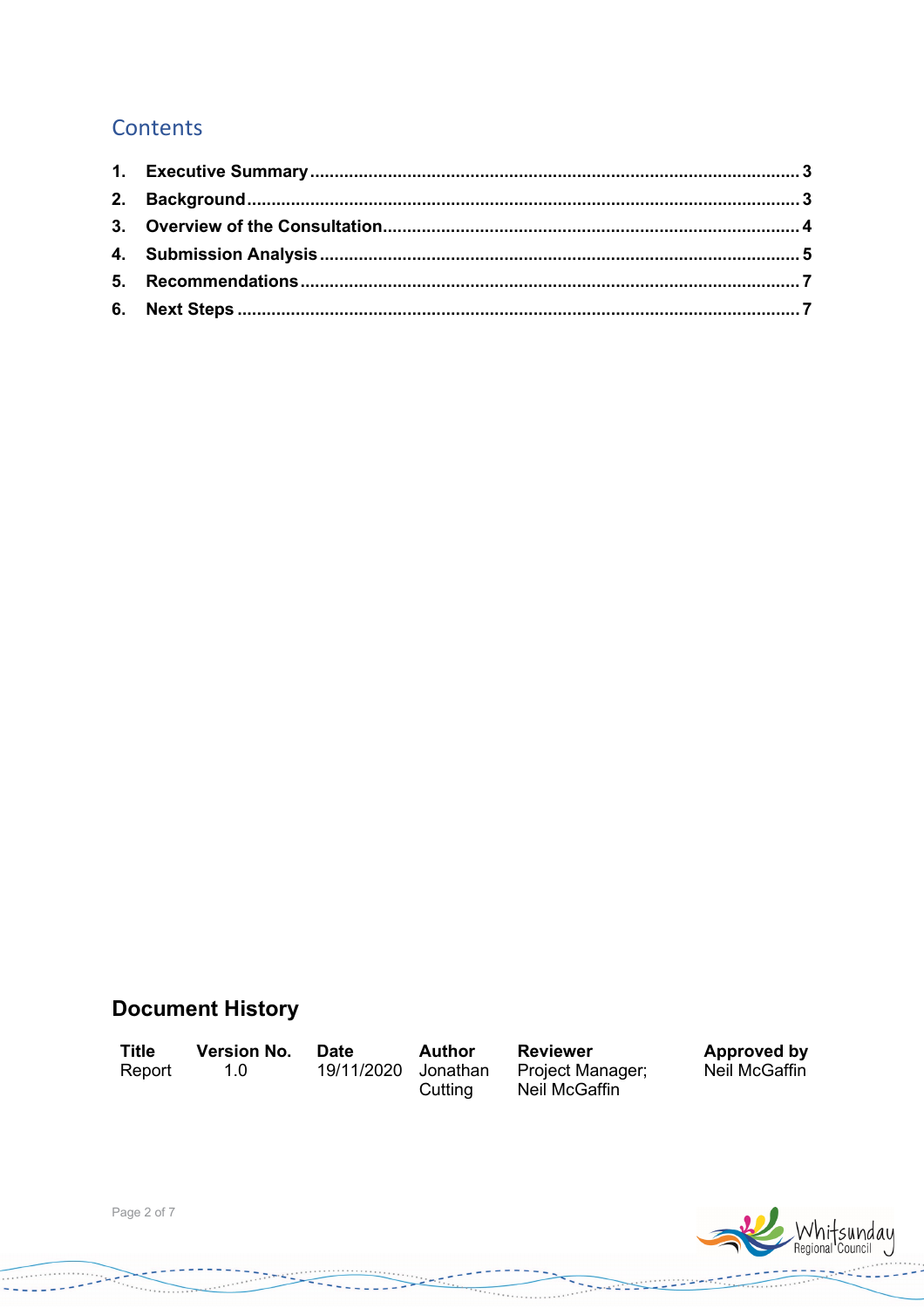#### 1. Executive Summary

The proposed Interim Local Government Infrastructure Plan (LGIP) Amendment involves an update of the LGIP's Schedule of Works to remove a water reservoir identified as W8 within the Schedule of Works. The water reservoir located in Bowen South is no longer required to provide capacity and pressure to the Bowen area following other upgrades to the network, such as the Bowen Recycled Water Network that effectively created extra capacity.

At the 14 October 2020 Ordinary Meeting, Council resolved to undertake public consultation on the Interim LGIP amendment to remove water reservoir W8 from the LGIP.

Public consultation for the Interim LGIP amendment was undertaken from the 26/10/2020 to 16/11/2020. One submission was received. The submission does not trigger a change to the Interim LGIP amendment; therefore, it is recommended Council adopt the amendment for commencement on the 30 November 2020.

#### <span id="page-2-0"></span>2. Background

A *Draft Whitsundays Regional Council Sewer and Water Network Modelling Report* for the Whitsunday Region, based on Council's Desired Standards of Service (DSS), was completed in February 2020. This Report identified that Bowen's potable water demand no longer triggers the construction of the W8 Reservoir during the period of the Local Government Infrastructure Plan (LGIP), being 2018 to 2031.

Since the LGIP's previous demand model in May 2014, Council secured funding to upgrade the water reticulation pipelines throughout Bowen. This was delivered between 2015 and 2020, providing most of Bowen's considerable parklands' water demand with high quality recycled water, significantly reducing demand on the potable water network.

Since the LGIP's previous Economic and Population Study (EPS), in November 2013, Council has undertaken an updated EPS in 2018, which identifies a reduction in projected population growth in Bowen by 260 people at 2031 (adopted medium growth scenarios) and, therefore, a reduction in demand.

Council has further improvements planned for Bowen's water network, subject to funding, including extending the recycled water network, Heronvale Reservoir augmentations (increase capacity and pressure), additional smart water meters and community demand management program, which will reduce network demands, reduce network losses and increase capacity over the coming decades at significantly less cost than constructing and using the W8 Reservoir.

The improvements that have been implemented are included in the 2020 water demand model, which identifies that the W8 Reservoir is not required during the period of the LGIP to meet Council's DSS.

Given the improvements to the water network since the previous demand model in 2014 and the forecast asset cost of \$14,684,350, the W8 Reservoir can no longer be considered the least cost option to meet Council's DSS and should therefore be removed from the LGIP Schedule of Works.

 $7 - 11 - 12 - 17$ 



**THANKS 2004** 

Page 3 of 7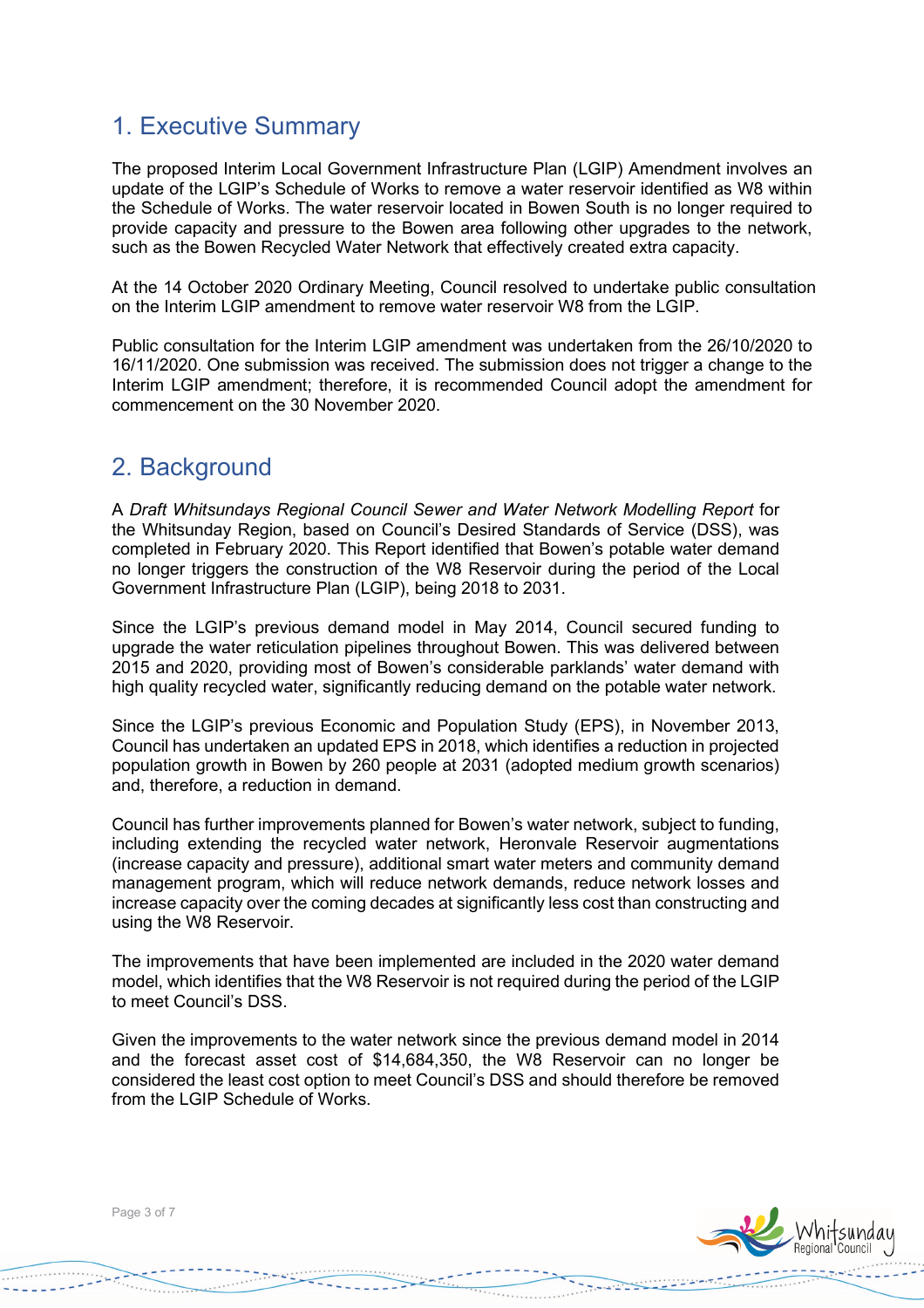# <span id="page-3-0"></span>3. Overview of the Consultation

Public consultation for the Interim LGIP amendment was undertaken from the 26/10/2020 to 16/11/2020 and Council received one submission.

The purpose of consultation was to notify affected communities and key stakeholders of the purpose and intent of the Interim LGIP Amendment.

The community and affected landholders were consulted in accordance with the *Ministers Guidelines and Rules 2020, Chapter 5, Part 2 (5.7*), including:

- Placing a public notice in a newspaper within the LGA, including key information about the amendment;
- Displaying a copy of the public notice in each of Council's offices, visible to the public;
- Facebook posts;<br>- Direct notice sen
- Direct notice sent to the affected landowner;
- Displaying the revised Schedule of Works model, Interim LGIP amendment, extrinsic material referenced and completed review checklist on Council's website, and the material made available at Local Government offices for inspection or purchase; and
- Advertising the amendment for a period of 15 business days.



7.442244

grare

and the same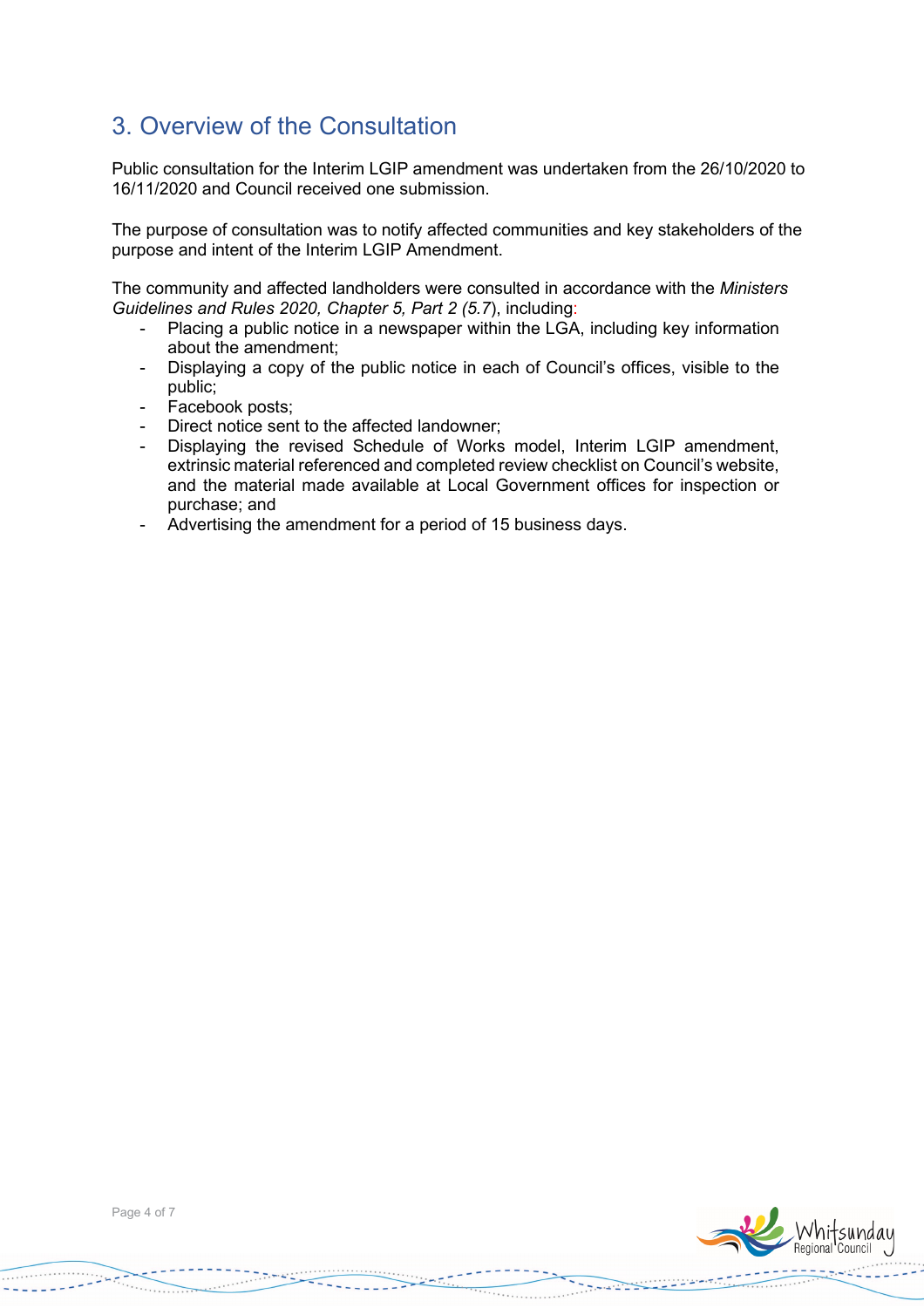# 4. Submission Analysis

| <b>Submission Summary</b>                                                                                                                                                                                                                                                                                                                                                                                                                                                                                                     | <b>Submission Response</b>                                                                                                                                                                                                                                                                                                                                                                                                                                                                                                                                                                                                                                                             |                                                                                                                                                                                                                                                                                                                                                           |
|-------------------------------------------------------------------------------------------------------------------------------------------------------------------------------------------------------------------------------------------------------------------------------------------------------------------------------------------------------------------------------------------------------------------------------------------------------------------------------------------------------------------------------|----------------------------------------------------------------------------------------------------------------------------------------------------------------------------------------------------------------------------------------------------------------------------------------------------------------------------------------------------------------------------------------------------------------------------------------------------------------------------------------------------------------------------------------------------------------------------------------------------------------------------------------------------------------------------------------|-----------------------------------------------------------------------------------------------------------------------------------------------------------------------------------------------------------------------------------------------------------------------------------------------------------------------------------------------------------|
| Submitter objects to the removal of Water reservoir W8, within the<br>LGIP Schedule of Works for the following reasons:                                                                                                                                                                                                                                                                                                                                                                                                       | <b>Desired Standards of service requirements not addressed</b><br>The Draft Whitsundays Regional Council Sewer and Water Network                                                                                                                                                                                                                                                                                                                                                                                                                                                                                                                                                       |                                                                                                                                                                                                                                                                                                                                                           |
| Desired Standards of service requirements not addressed<br>It is understood that in preparation of the existing LGIP v1.6 dated<br>July 2017, the W8 reservoir was identified as a planned upgrade in<br>response to the findings of the Water and Sewerage Network Model<br>Updates report prepared by Hyder Consulting dated 16/05/2014.<br>In Hyder's assessment, they identified that despite the Bowen<br>network generally meeting pressure requirements, a number of areas<br>were not meeting fire flow requirements. | Modelling 2020, which informed the Interim LGIP Amendment, has<br>identified that sufficient reservoir capacity is available to meet<br>Desired Standards of Service and achieve fire flows of anticipated<br>growth defined by the Economic and Population Study 2018 on<br>unconstrainted land within the Priority Infrastructure Area of Bowen.<br>Servicing constrained land, is not assumed as orderly and efficient<br>development under the LGIP growth projections and infrastructure<br>planning, therefore, would be required to occur at the cost of the<br>developer where this may occur. This requirement is set out by Item<br>13 of the Interim LGIP Review Checklist. |                                                                                                                                                                                                                                                                                                                                                           |
|                                                                                                                                                                                                                                                                                                                                                                                                                                                                                                                               |                                                                                                                                                                                                                                                                                                                                                                                                                                                                                                                                                                                                                                                                                        | As such, as part of the water augmentation suggestions, the report<br>recommended a reservoir upgrade in order to meet the DSOS<br>requirements for operating and emergency storage based on the<br>current network loading.                                                                                                                              |
|                                                                                                                                                                                                                                                                                                                                                                                                                                                                                                                               |                                                                                                                                                                                                                                                                                                                                                                                                                                                                                                                                                                                                                                                                                        | Upon review of the Removal Justification Report provided to support<br>the removal of the W8 reservoir, the report makes no mention as to<br>how the DSOS requirements for fire flow will be addressed in<br>absence of the planned reservoir.                                                                                                            |
| As noted above, the only justification provided for the removal of the<br>reservoir is due to the change to the potable demand as a result of<br>the introduction of a recycled water supply to Bowen and the<br>implementation of some demand management.                                                                                                                                                                                                                                                                    |                                                                                                                                                                                                                                                                                                                                                                                                                                                                                                                                                                                                                                                                                        | Economic and Population Study 2013 is only one factor influencing a<br>reduction in demand that has triggered Council to remove the water<br>reservoir W8 from the LGIP Schedule of Works. Factors that have<br>come to fruition since the LGIP's previous demand model in May 2014<br>include Council securing funding to upgrade the water reticulation |
| Thus, this is of great concern that a critical element triggering the<br>need for the reservoir has not been considered in the assessment for<br>the removal of the reservoir from the LGIP.                                                                                                                                                                                                                                                                                                                                  | pipelines throughout Bowen, delivered between 2015 and 2020, which<br>provided most of Bowen's considerable parklands' water demand with<br>high quality recycled water. This significantly reducing demand on the<br>potable water network. This has been included within the Draft<br>Whitsundays Regional Council Sewer and Water Network Modelling                                                                                                                                                                                                                                                                                                                                 |                                                                                                                                                                                                                                                                                                                                                           |

<span id="page-4-0"></span>Page 5 of 7

. . . . . . . . .

 $1.1.1.1.1.1.1.1$ 

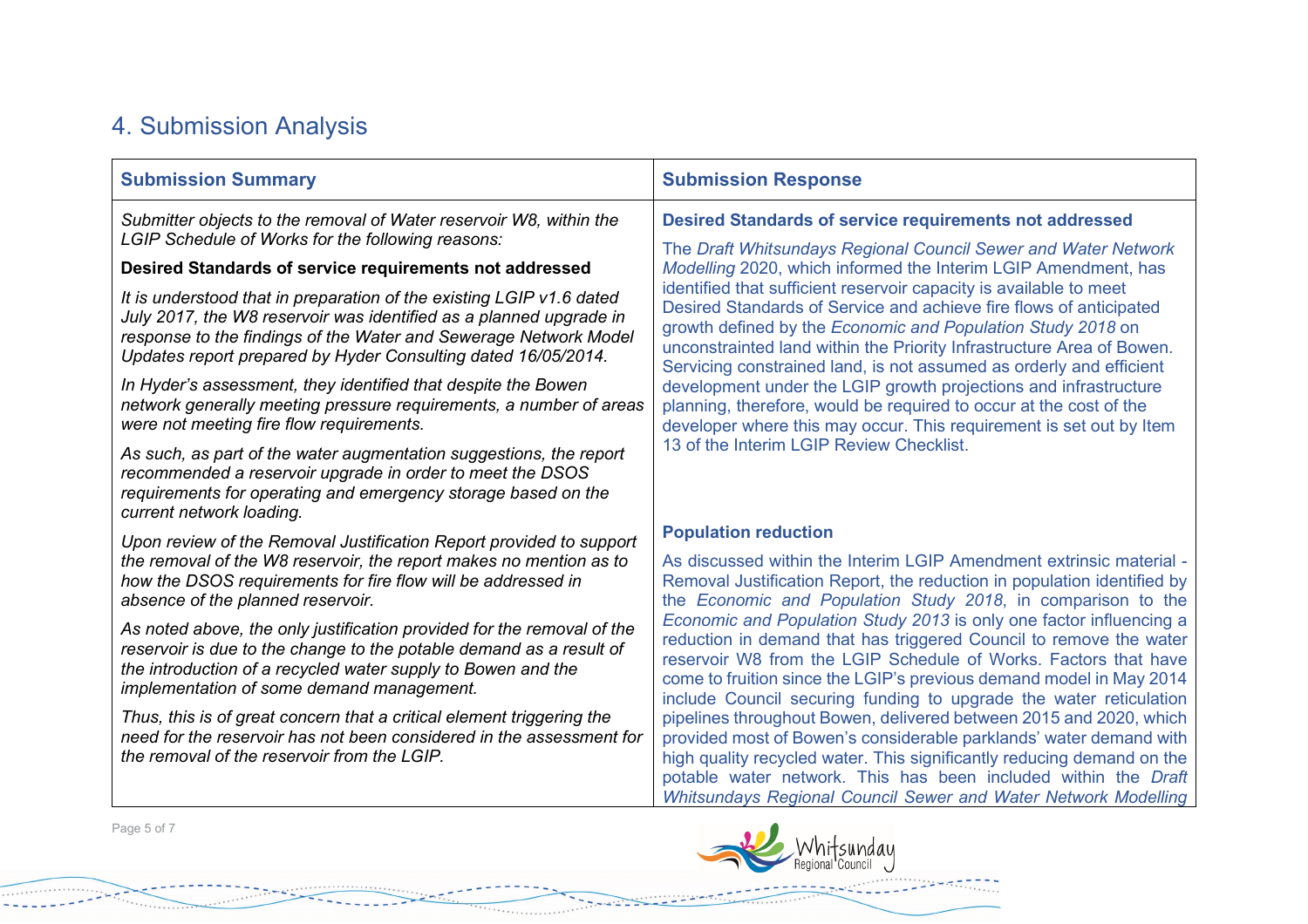| <b>Population reduction</b>                                                                                                                                                                                                                                                                                                                                                                                                                                            | 2020, which identifies the Reservoir is no longer required within the                                                                                                                                                                                                                                                                                                                                                                                                                                                                                                                                                               |
|------------------------------------------------------------------------------------------------------------------------------------------------------------------------------------------------------------------------------------------------------------------------------------------------------------------------------------------------------------------------------------------------------------------------------------------------------------------------|-------------------------------------------------------------------------------------------------------------------------------------------------------------------------------------------------------------------------------------------------------------------------------------------------------------------------------------------------------------------------------------------------------------------------------------------------------------------------------------------------------------------------------------------------------------------------------------------------------------------------------------|
| As stated in Council's Removal Justification Report, the updated<br>2018 Economic and Population Study (EPS) identified a reduction of<br>260 people at 2031 in Bowen's projected population growth (adopted<br>medium growth scenarios).                                                                                                                                                                                                                              | lifetime of the LGIP.<br>Other planned works which are not included within the Draft<br>Whitsundays Regional Council Sewer and Water Network Modelling<br>but will further reduce Bowen's water network demand include:                                                                                                                                                                                                                                                                                                                                                                                                             |
| It is considered that a reduction in 260 people is not a significant<br>decrease in projected population nor will it have a substantial impact<br>on the demand. Further, the reduction in the projected population<br>growth has no relevance as to whether the reservoir is required or<br>not.                                                                                                                                                                      | extending the recycled water network, Heronvale Reservoir<br>augmentations (increase capacity and pressure);<br>additional smart water meters and community demand<br>$\omega$<br>management program, which will reduce network demands.                                                                                                                                                                                                                                                                                                                                                                                            |
| It is also important to highlight, that based on the recent Whitsunday<br>Paradise development approval, the projected population growth will<br>likely underestimate the actual population growth by 2031 in the                                                                                                                                                                                                                                                      | Given the improvements to the water network since the previous<br>demand model in 2014 and further infrastructure upgrades proposed,<br>the asset cost of \$14,684,350 for the W8 Reservoir can no longer be<br>considered the least cost option to meet Council's DSS.                                                                                                                                                                                                                                                                                                                                                             |
| Bowen area.<br>This is on the basis that the Whitsundays Paradise development will<br>stimulate further development in the area as a result of services and<br>infrastructure that will developed as part of the delivery of the<br>development.                                                                                                                                                                                                                       | In regard to the 'Whitsundays Paradise development stimulating<br>further development in the area'. Traditional growth rates for Bowen<br>are accounted for in the Economic and Population Study 2018. This<br>Study does not anticipate another Whitsunday Paradise type<br>residential development to occur given the lack of existing industry and<br>employment opportunities in Bowen.<br>Nonetheless, should the<br>development occur in stages supported by out-of-Region investors,<br>the influx in construction workers may only be a short-term occurrence,<br>with the lack of projected industry growth and employment |
| It is therefore considered that the previous projected population<br>figures for Bowen are more appropriate and the nominated<br>infrastructure remains relevant.                                                                                                                                                                                                                                                                                                      |                                                                                                                                                                                                                                                                                                                                                                                                                                                                                                                                                                                                                                     |
| <b>Summary</b>                                                                                                                                                                                                                                                                                                                                                                                                                                                         | opportunities identified by the Economic and Population Study 2018                                                                                                                                                                                                                                                                                                                                                                                                                                                                                                                                                                  |
| No justification has been provided with regards to how the<br>DSOS requirements for fire flow will be addressed in absence of                                                                                                                                                                                                                                                                                                                                          | resulting in a failure to sustain a long-term permanent resident<br>population.                                                                                                                                                                                                                                                                                                                                                                                                                                                                                                                                                     |
| the planned reservoir.<br>The reduction of 260 people in the population projections for<br>$\bullet$<br>2031 is not a significant population decrease to have substantial<br>impact on the demand<br>The recent approval of the Whitsunday Paradise development<br>will likely stimulate further development in the Bowen South area<br>due to the delivery of services and infrastructure to the area thus<br>population growth will exceed the project growth rates. | It is considered the Interim LGIP Amendment ensures the most cost-<br>effective option for servicing the anticipated demand within<br>unconstrainted land for the lifetime of the LGIP based on the Economic<br>and Population Study 2018, ensuring compliance with Item 30 of the<br><b>Interim LGIP Review Checklist.</b>                                                                                                                                                                                                                                                                                                         |
| Page 6 of 7                                                                                                                                                                                                                                                                                                                                                                                                                                                            |                                                                                                                                                                                                                                                                                                                                                                                                                                                                                                                                                                                                                                     |

 $\begin{picture}(120,10) \put(0,0){\line(1,0){100}} \put(0,0){\line(1,0){100}} \put(0,0){\line(1,0){100}} \put(0,0){\line(1,0){100}} \put(0,0){\line(1,0){100}} \put(0,0){\line(1,0){100}} \put(0,0){\line(1,0){100}} \put(0,0){\line(1,0){100}} \put(0,0){\line(1,0){100}} \put(0,0){\line(1,0){100}} \put(0,0){\line(1,0){100}} \put(0,0){\line($ 

<u>.</u><br>Ezekaduarrekoadua